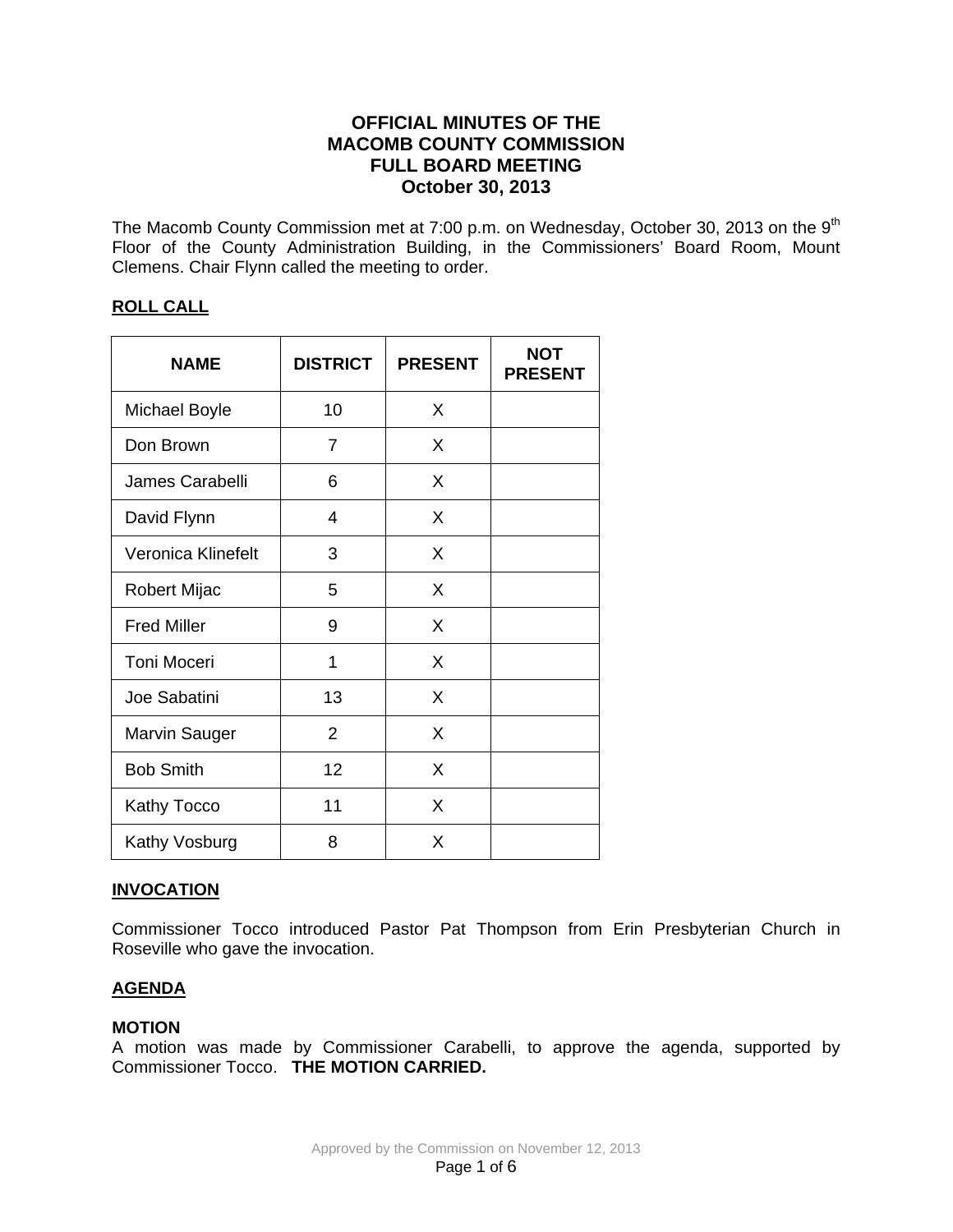## **MINUTES**

## **MOTION**

A motion was made by Commissioner Carabelli, to approve the minutes dated September 18<sup>th</sup>, (FB), September  $26<sup>th</sup>$ , October  $10<sup>th</sup>$  and October  $22<sup>nd</sup>$  (Special), supported by Commissioner Brown.

## **THE MOTION CARRIED**.

## **PUBLIC PARTICIPATION**

Connie Miller, 26940 Ponchartrain; Harrison Township Gary Wozniak, 7676 - 21 Mile Road; Shelby Township; John Bierbusse, 77147 North Mary Grace Ct; Romeo Ken DeCock; 80575 Holmes Road, Armada Township Tina Abbate-Marzolf, 564 Gray Road, Auburn Hills, CEO of the Area Agency on Aging 1-B

# **PRESENTATION OF PROCLAMATION TO KEN KISH**

Presented by Chair Flynn

## **PRESENTATION OF PROCLAMATION TO SANDY JUREK**

Presented by Commissioner Smith

## **PRESENTATION OF PROCLAMATION TO VANESSA CHAMBE**

Presented by Commissioner Boyle

### **CORRESPONDENCE FROM THE EXECUTIVE**

None

# **HEALTH AND HUMAN SERVICES COMMITTEE MEETING – October 28, 2013**

No report

# **INFRASTRUCTURE COMMITTEE MEETING – October 29, 2013**

No report

### **FINANCE COMMITTEE MEETING – October 29, 2013**

Commissioner Miller asked to waive reading of the minutes. There were **NO** objections.

The reading of the recommendations from the Finance Committee was waived and a motion was made by Chair Miller, supported by Vice-Chair Moceri, to adopt the committee recommendations.

**R13-263** Approve a budget adjustment increase in the amount of \$7,021 to the Community Services Agency's Home Injury Control grant budget; further, this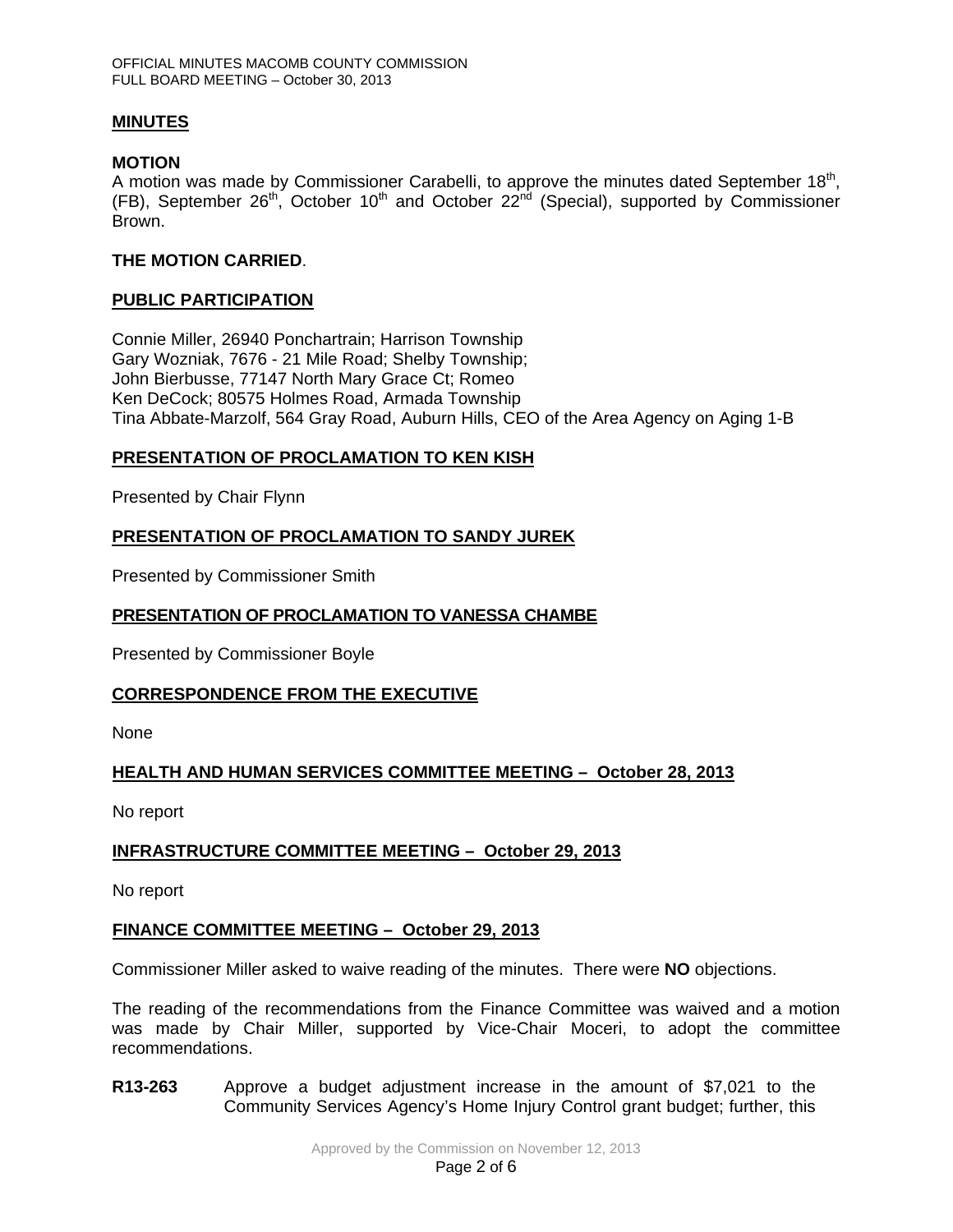budget action addresses budgetary issues only. It does not constitute the Commission's approval of any County contract. If a contract requires Commission approval under the County's Contracting Policy or the County's Procurement Ordinance, such approval must be sought separately; Further, a copy of this Board of Commissioners' action is directed to be delivered forthwith to the Office of the County Executive.

- **R13-264** Approve a request to amend the previously approved Community Services Agency's budget with an increase of \$435,000 for Fiscal Year 2013/2014 (Supportive Services for Veterans and Families Grant); Further, this budget action addresses budgetary issues only. It does not constitute the Commission's approval of any County contract. If a contract requires Commission approval under the County's Contracting Policy or the County's Procurement Ordinance, such approval must be sought separately; further, a copy of this Board of Commissioners' action is directed to be delivered forthwith to the Office of the County Executive. (Roll call vote from Committee: Yes-Boyle, Brown, Carabelli, Flynn, Klinefelt, Mijac, Miller, Moceri, Sabatini, Sauger, Tocco and Vosburg)
- **R13-265** Approve a contract amendment with Judson Center for home-based services for Community Services Agency's Head Start 0-5; further, a copy of this Board of Commissioners' action is directed to be delivered forthwith to the Office of the County Executive. (Record NO votes from committee for Carabelli & Sabatini)
- **R13-266** Approve a lease with 123.Net for the installation and operation of an antenna and other radio communication devices on the roof of the County Building; further, a copy of this Board of Commissioners' action is directed to be delivered forthwith to the Office of the County Executive.
- **R13-267** Approve an amendment to the 2013-14 Department of Roads budget to include the addition of \$17,078.12 (insurance claim reimbursement); Further, this budget action addresses budgetary issues only. It does not constitute the Commission's approval of any County contract. If a contract requires Commission approval under the County's Contracting Policy or the County's Procurement Ordinance, such approval must be sought separately; further, a copy of this Board of Commissioners' action is directed to be delivered forthwith to the Office of the County Executive.
- **R13-268** Approve an amendment to the 2013-14 Department of Roads budget to include the addition of \$34,938.35 from vehicle insurance reimbursement and the use of the fund balance for the purchase of a replacement vehicle for \$220,000; Further, this budget action addresses budgetary issues only. It does not constitute the Commission's approval of any County contract. If a contract requires Commission approval under the County's Contracting Policy or the County's Procurement Ordinance, such approval must be sought separately; further, a copy of this Board of Commissioners' action is directed to be delivered forthwith to the Office of the County Executive.
- **R13-269** Approve a municipal maintenance contract between the Macomb County Department of Roads and Huron Clinton Metro Authority (HCMA) for weed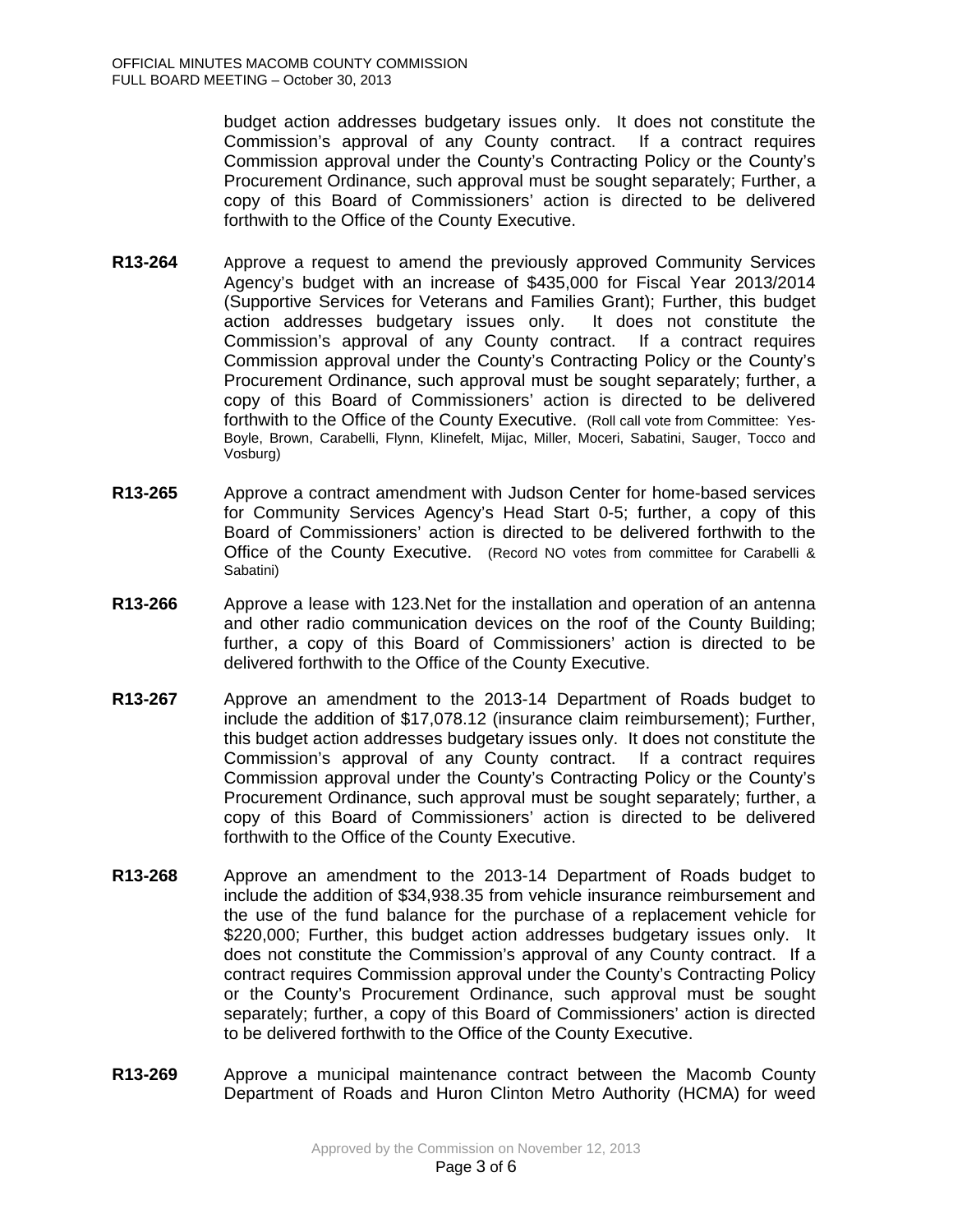and grass control services on Metropolitan Parkway between Jefferson to Schoenherr for Fiscal Year October 1, 2013 through September 30, 2014; further, a copy of this Board of Commissioners' action is directed to be delivered forthwith to the Office of the County Executive.

## **THE MOTION CARRIED.**

## **BOARD CHAIR REPORT**

Chair Flynn gave his report.

## **MOTION**

**R13-270** A motion was made by Commissioner Brown, to receive and file the Board Chair report, supported by Commissioner Sauger.

### **THE MOTION CARRIED.**

#### **RESOLUTION**

#### **MOTION**

A motion was made by Commissioner Brown, to adopt the following Resolutions in their entirety, supported by Commissioner Miller.

- **R13-271** Supporting the Older Americans Act Reauthorization Act of 2013 (S.1562) to reauthorize and improve the Older Americans Act of 1965 and modernize provisions to help seniors remain independent in their homes and communities (offered by Moceri & Tocco; recommended by Health & Human Services Committee on 10-28-13)
- **R13-272** Supporting the Workforce Investment Act of 2013 (S.1356) to reauthorize the Workforce Investment Act of 1998 and modernize the nation's Workforce Development System (offered by Moceri; recommended by Health & Human Services Committee on 10-28-13)
- **R13-273** Resolution of intent to establish a Food Procurement Policy for Macomb County to recommend local sourcing (offered by Moceri; recommended by Health & Human Services Committee on 10-28-13)
- **R13-274** In support of requesting the Michigan Public Service Commission to reassess opt-out fees for smart meter or advanced metering infrastructure programs (offered by Carabelli; recommended by Infrastructure Committee on 10-29-13)

### **THE MOTION CARRIED.**

### **PROCLAMATIONS**

### **MOTION**

A motion was made by Commissioner Vosburg, to adopt the following Proclamations in their entirety, supported by Commissioner Sauger.

**R13-275** In Support of October as Domestic Violence Awareness Month in Macomb County (offered by Moceri & Tocco; recommended by Health & Human Services Committee on 10/28/13)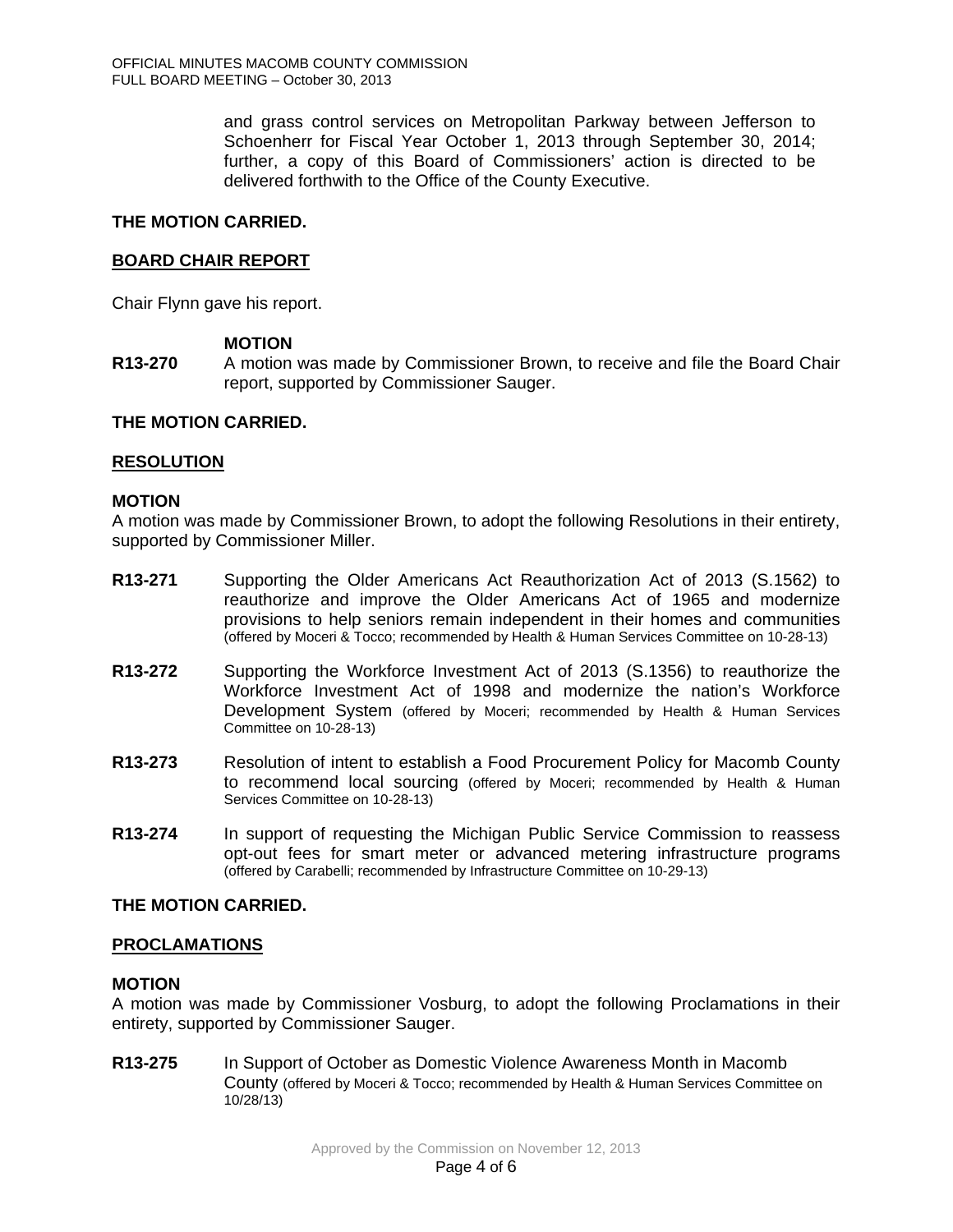- **R13-276** Commending Stephen N. Cassin on receiving the President's Award from the Michigan Association of Planning (offered by Board; recommended by Finance Committee on 10/29/13)
- **R13-277** Commending Kirk Lightcap on achieving the status of Eagle Scout (offered by Brown; recommended by Finance Committee on 10/29/13)
- **R13-278** Commending Andrew Reid on Achieving the Status of Eagle Scout (offered by Brown; recommended by Finance Committee on 10/29/13)
- **R13-279** Honoring Joe & Dorothy Stabile on the 50<sup>th</sup> Wedding Anniversary (offered by Vosburg)

## **THE MOTION CARRIED.**

## **REVIEW OF SPACE UTILIZATION STUDY BY GINO DEL PUP / PLANTE MORAN CRESA**

#### **MOTION**

**R13-280** A motion was made by Commissioner Tocco, to receive and file the space utilization study, supported by Commissioner Smith.

### **THE MOTION CARRIED.**

#### **NEW BUSINESS**

Commissioner Moceri talked about Oct 24<sup>th</sup> being Food Day. John DuPrey from the New Baltimore Farmer's Market talked about the market now offering bridge card use and getting double up food bucks. A tribute was given to John DuPrey by Commissioner Moceri.

Commissioner Sauger talked about meeting with Vanessa Chambe's parents and congratulated them.

Commissioner Moceri said that through the Michigan Green Schools Program 6 mini grants totaling up to \$500 each have been awarded to six Macomb County schools.

Commissioner Klinefelt talked about status of a contract that was turned down and never came back to the Commission. Chair Flynn indicated he put an inquiry in about it to the Executive's Office. .

### **PUBLIC PARTICIPATION**

None